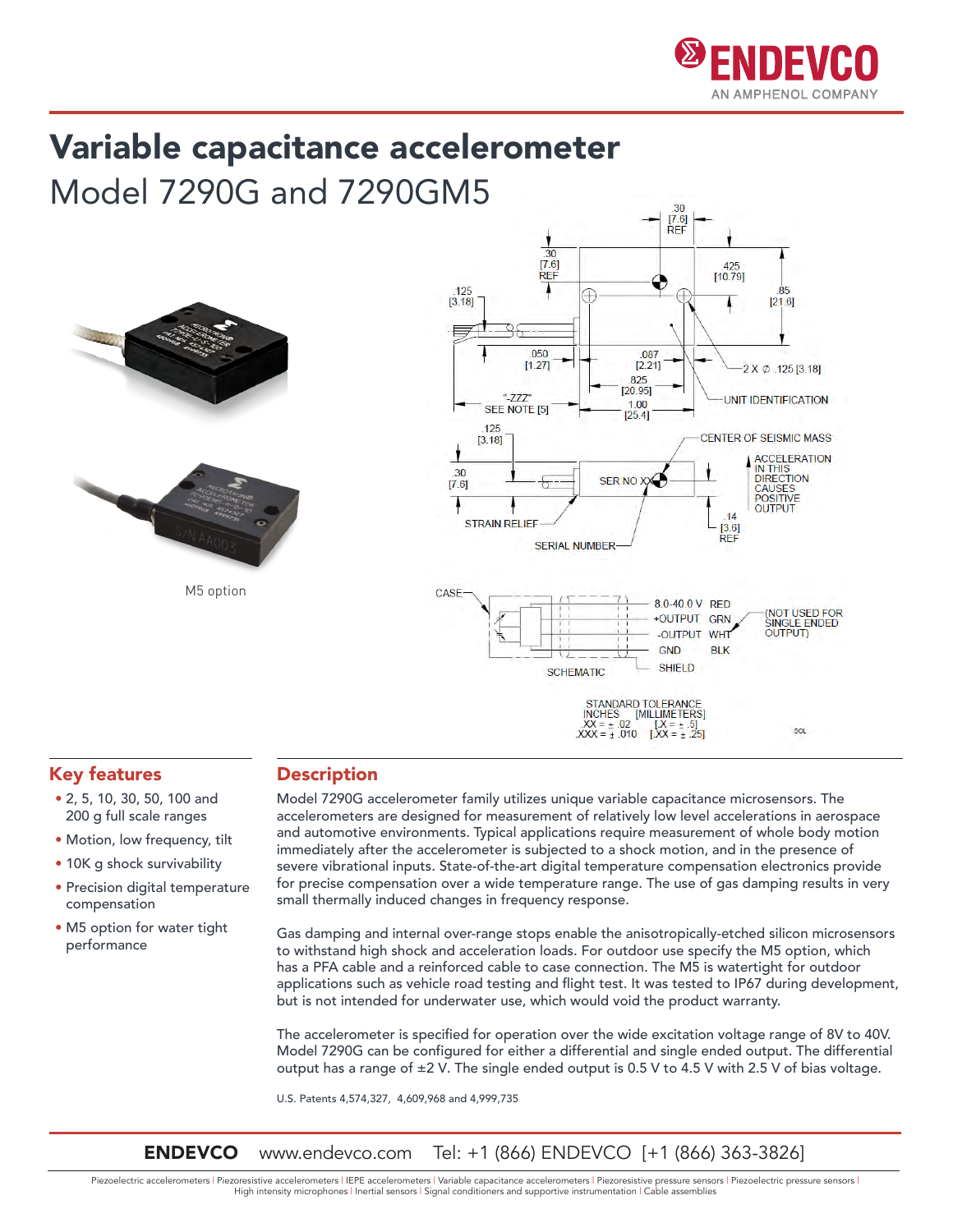

### Variable capacitance accelerometer Model 7290G and 7290GM5

### Specifications

The following performance specifications are referenced at +75°F (+24°C) and 100 Hz, unless otherwise noted. Calibration data traceable to National Institute of Standards and Technology (NIST) is supplied.

| <b>Dynamic characteristics</b>                                                                                                                                                  | <b>Units</b>                                                                                                                                                               | $-2$          | $-5$         | -10          | -30                                                                                               | -50        | $-100$              | -200          |
|---------------------------------------------------------------------------------------------------------------------------------------------------------------------------------|----------------------------------------------------------------------------------------------------------------------------------------------------------------------------|---------------|--------------|--------------|---------------------------------------------------------------------------------------------------|------------|---------------------|---------------|
| Range                                                                                                                                                                           | g                                                                                                                                                                          | ±2            | ±5           | ±10          | ±30                                                                                               | ±50        | ±100                | ±200          |
| Sensitivity                                                                                                                                                                     | mV/g                                                                                                                                                                       | $1000 \pm 50$ | $400 \pm 20$ | $200 \pm 10$ | $66 \pm 4$                                                                                        | $40 \pm 2$ | $20 \pm 1$          | $10 \pm 0.5$  |
| Frequency response (± 5% max)                                                                                                                                                   | Hz                                                                                                                                                                         | 0 to 15       | 0 to 30      | 0 to 500     | 0 to 1000                                                                                         | 0 to 2000  | 0 to 2000 0 to 2000 |               |
| $(± 10\%$ typ)                                                                                                                                                                  | Hz                                                                                                                                                                         | 0 to 30       | 0 to 80      | 0 to 1300    | 0 to 1800                                                                                         | 0 to 3000  | 0 to 3000 0 to 4000 |               |
| $(\pm 3dB$ typ)                                                                                                                                                                 | Hz                                                                                                                                                                         | $0$ to $60$   | 0 to 150     | 0 to 2800    | 0 to 3000                                                                                         | 0 to 4500  | 0 to 4500 0 to 6000 |               |
| Mounted resonance frequency                                                                                                                                                     | Hz                                                                                                                                                                         | 1300          | 1600         | 3000         | 5500                                                                                              | 6000       | 6000                | 6000          |
| Non-linearity and hysteresis [1]                                                                                                                                                | % FSO typ (max) ±0.20 (±0.50) ±0.20 (±0.50)                                                                                                                                |               |              |              | $\pm 0.20$ ( $\pm 0.50$ ) $\pm 0.20$ ( $\pm 0.50$ ) $\pm 0.20$ ( $\pm 0.50$ ) $\pm 1$ ( $\pm 2$ ) |            |                     | $±1$ ( $±2$ ) |
| Transverse sensitivity                                                                                                                                                          | $%$ (max)                                                                                                                                                                  | 2             | 2            | 2            | 2                                                                                                 | 2          | 2                   | 2             |
| Zero measurand output                                                                                                                                                           | mV                                                                                                                                                                         | ±50           | ±50          | ±50          | ±50                                                                                               | ±50        | ±50                 | ±50           |
| Damping ratio                                                                                                                                                                   |                                                                                                                                                                            | 4.0           | $2.5\,$      | 0.7          | 0.7                                                                                               | 0.6        | 0.6                 | 0.6           |
| Damping ratio change<br>From -65°F to +250°F (-55°C to +121°C) %/°C                                                                                                             |                                                                                                                                                                            | $+0.08$       | $+0.08$      | $+0.08$      | $+0.08$                                                                                           | $+0.08$    | $+0.08$             | $+0.08$       |
| Thermal zero shift (max)                                                                                                                                                        |                                                                                                                                                                            |               |              |              |                                                                                                   |            |                     |               |
| From -40°F to 212°F (-40°C to 100°C)                                                                                                                                            | %FSO                                                                                                                                                                       | ±1.0          | ±1.0         | ±1.0         | ±1.0                                                                                              | ±1.0       | ±1.0                | ±1.0          |
| Thermal sensitivity shift (max)                                                                                                                                                 |                                                                                                                                                                            |               |              |              |                                                                                                   |            |                     |               |
| From -40°F to 212°F (-40°C to +100°C)                                                                                                                                           | %                                                                                                                                                                          | ±1.0          | ±1.0         | ±1.0         | ±1.0                                                                                              | ±1.0       | ±1.0                | ±1.0          |
| Overrange (determined by electrical clipping or mechanical stops, whichever is smaller.)                                                                                        |                                                                                                                                                                            |               |              |              |                                                                                                   |            |                     |               |
| Electrical clipping                                                                                                                                                             | volts                                                                                                                                                                      | $\pm 2.4$     | ±2.4         | ±2.4         | ±2.4                                                                                              | ±2.4       | ±2.4                | ±2.4          |
| Mechanical stops, typical                                                                                                                                                       |                                                                                                                                                                            | ±4            | ±12          | ±30          | ±90                                                                                               | ±200       | ±200                | ±300          |
| Recovery time                                                                                                                                                                   | g                                                                                                                                                                          | < 10          | < 10         | < 10         | < 10                                                                                              | < 10       | < 10                | < 10          |
| Resolution [2]                                                                                                                                                                  | μs                                                                                                                                                                         | 0.0002        | 0.0005       | 0.0010       | 0.0030                                                                                            | 0.0050     | 0.0100              | 0.0200        |
| Base strain sensitivity, max                                                                                                                                                    | Equiv. g's<br>Equiv. g's                                                                                                                                                   | 0.01          | 0.01         | 0.01         | 0.01                                                                                              | 0.01       | 0.01                | 0.01          |
| Warm-up time (to within 1%)                                                                                                                                                     |                                                                                                                                                                            | 15            | 15           | 15           | 15                                                                                                | 15         | 15                  | 15            |
|                                                                                                                                                                                 | ms                                                                                                                                                                         |               |              |              |                                                                                                   |            |                     |               |
| <b>Electrical characteristics</b>                                                                                                                                               |                                                                                                                                                                            |               |              |              |                                                                                                   |            |                     |               |
| Excitation voltage                                                                                                                                                              | 8 to 40Vdc                                                                                                                                                                 |               |              |              |                                                                                                   |            |                     |               |
| Current drain                                                                                                                                                                   | 4.5 mA typ, 6 mA max                                                                                                                                                       |               |              |              |                                                                                                   |            |                     |               |
| Output impedance/load                                                                                                                                                           | 100 ohms max/10K ohms resistance minimum, 0.1 µF capacitance maximum                                                                                                       |               |              |              |                                                                                                   |            |                     |               |
| Residual noise                                                                                                                                                                  | 100 µV rms typ, 0.5 to 100 Hz                                                                                                                                              |               |              |              |                                                                                                   |            |                     |               |
|                                                                                                                                                                                 | 500 µV rms typ, 0.5 Hz to 10 kHz                                                                                                                                           |               |              |              |                                                                                                   |            |                     |               |
| <b>Physical characteristics</b>                                                                                                                                                 |                                                                                                                                                                            |               |              |              |                                                                                                   |            |                     |               |
| Case material                                                                                                                                                                   | Anodized aluminum alloy                                                                                                                                                    |               |              |              |                                                                                                   |            |                     |               |
| Electrical connections                                                                                                                                                          | Integral cable, four conductor 28 AWG, Teflon® insulated leads, spiral shield, Hyperflex™ jacket for 7290G;                                                                |               |              |              |                                                                                                   |            |                     |               |
|                                                                                                                                                                                 | Four 30 AWG PFA 340 insulated leads, braided shield, gray PFA 340 jacket for 7290GM5                                                                                       |               |              |              |                                                                                                   |            |                     |               |
| Mounting/torque                                                                                                                                                                 | Two holes for 4-40 or M3 mounting screws / 6 lbf-in (0.68 Nm)                                                                                                              |               |              |              |                                                                                                   |            |                     |               |
| Weight                                                                                                                                                                          | 10 grams without cable (cable weighs 9 grams/meter for 7290G and 13 grams/meter for 7290GM5)                                                                               |               |              |              |                                                                                                   |            |                     |               |
| <b>Environmental characteristics</b>                                                                                                                                            |                                                                                                                                                                            |               |              |              |                                                                                                   |            |                     |               |
| Acceleration limits (in any direction)                                                                                                                                          |                                                                                                                                                                            |               |              |              |                                                                                                   |            |                     |               |
| Static                                                                                                                                                                          | $20,000$ q                                                                                                                                                                 |               |              |              |                                                                                                   |            |                     |               |
| Shock                                                                                                                                                                           | 5000 g (150 μS haversine pulse) for -2, -5 and -10; 10 000 g (80 μS haversine pulse) for -30, -50, and -100                                                                |               |              |              |                                                                                                   |            |                     |               |
| Zero shift                                                                                                                                                                      | 0.1% FSO typical at 5000 g                                                                                                                                                 |               |              |              |                                                                                                   |            |                     |               |
| Temperature                                                                                                                                                                     |                                                                                                                                                                            |               |              |              |                                                                                                   |            |                     |               |
| Operating                                                                                                                                                                       | -65°F to +250°F (-55°C to +121°C)                                                                                                                                          |               |              |              |                                                                                                   |            |                     |               |
|                                                                                                                                                                                 | -40°F to +212°F (-40°C to +100°C)                                                                                                                                          |               |              |              |                                                                                                   |            |                     |               |
|                                                                                                                                                                                 |                                                                                                                                                                            |               |              |              |                                                                                                   |            |                     |               |
| <b>ESD</b> sensitivity                                                                                                                                                          | Unit meets Class 2 requirements of MIL-STD-883, Method 3015                                                                                                                |               |              |              |                                                                                                   |            |                     |               |
|                                                                                                                                                                                 |                                                                                                                                                                            |               |              |              |                                                                                                   |            |                     |               |
|                                                                                                                                                                                 |                                                                                                                                                                            |               |              |              |                                                                                                   |            |                     |               |
|                                                                                                                                                                                 |                                                                                                                                                                            |               |              |              |                                                                                                   |            |                     |               |
|                                                                                                                                                                                 |                                                                                                                                                                            |               |              |              |                                                                                                   |            |                     |               |
|                                                                                                                                                                                 | 1 g, 1 to 100 Hz for -2 and -5, 10 g, 20 to 10,000 Hz for all other ranges                                                                                                 |               |              |              |                                                                                                   |            |                     |               |
|                                                                                                                                                                                 |                                                                                                                                                                            |               |              |              |                                                                                                   |            |                     |               |
|                                                                                                                                                                                 |                                                                                                                                                                            |               |              |              |                                                                                                   |            |                     |               |
| Storage<br>Humidity/altitude<br><b>Calibration</b><br>Sensitivity<br>(measured with 15 Vdc excitation)<br>Frequency response<br>Zero measurand output<br>Transverse sensitivity | Unaffected. Unit is epoxy sealed. IP67 for 7290GM5 only.<br>1 g and 5 Hz for -2 and -5<br>10 g and 100 Hz for all other ranges<br>measured at room temp<br>measured at 1 g |               |              |              |                                                                                                   |            |                     |               |

ENDEVCO www.endevco.com Tel: +1 (866) ENDEVCO [+1 (866) 363-3826]